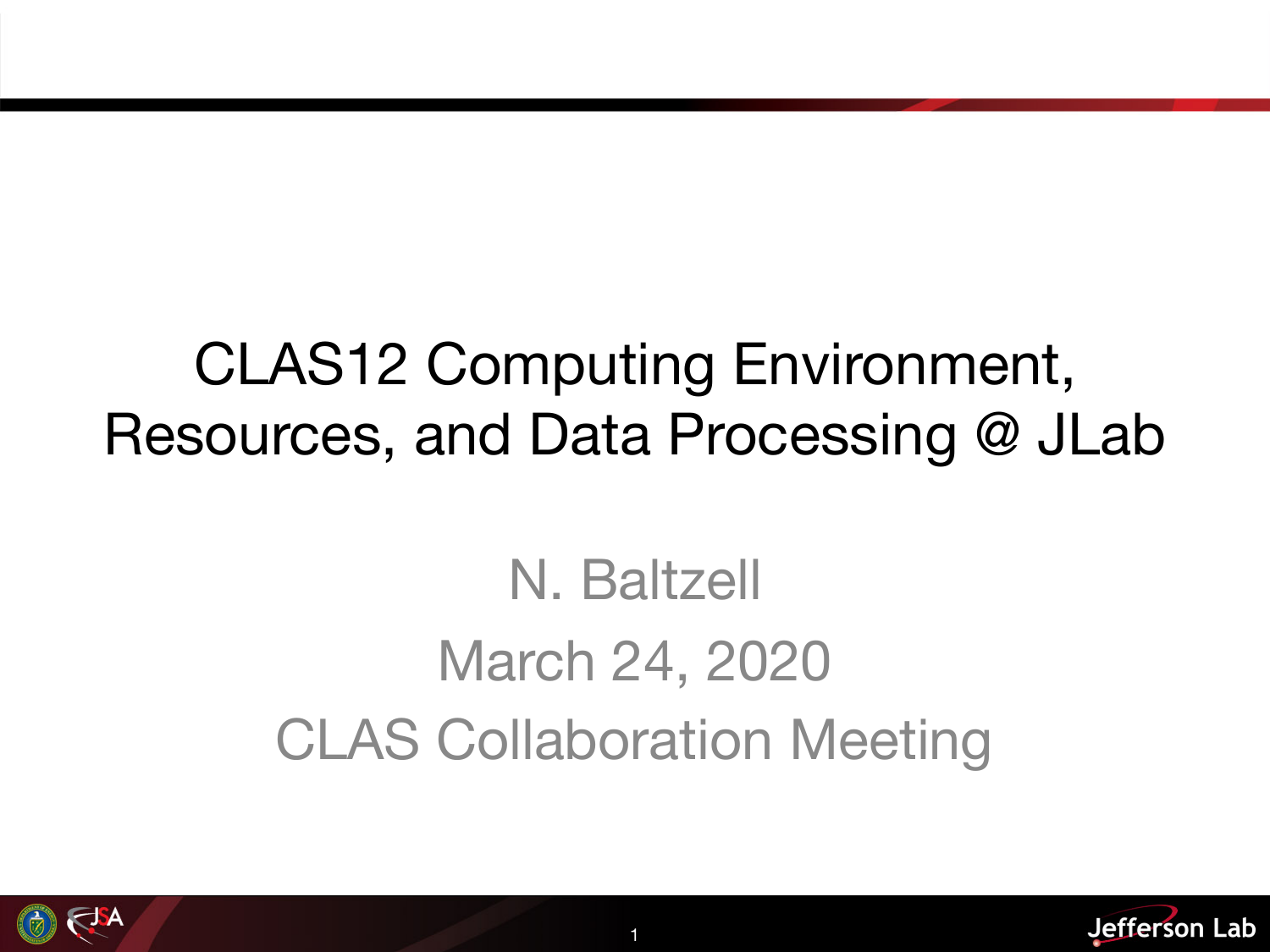#### **General Reminders**

- Pay attention to emails from *ilab-scicomp-briefs@jlab.org* 
	- everyone with a JLab computing account \*should\* receive them
	- planned/unplanned outages, upgrades, system changes, etc
- Learn and use scicomp's documentation and monitoring web pages for batch jobs, disk quotas, tape access
	- <http://scicomp.jlab.org>
- You can also monitor non-scicomp quotas (e.g. your /home directory or /group/clas...) at <https://cc.jlab.org>, after logging in via the link at the top-right
- Announcements regarding general Hall-B computing/software go to:
	- clas12 software@jlab.org (12 GeV era Run Groups)
	- [clas\\_offline@jlab.org](https://mailman.jlab.org/mailman/listinfo/clas_offline) (6 GeV era Run Groups)
	- hps/prad/etc@jlab.org
- Note, email address links above will take you to the archive and sign-up page for that mailing list

|  |  | « Scientific Computing |
|--|--|------------------------|
|  |  |                        |



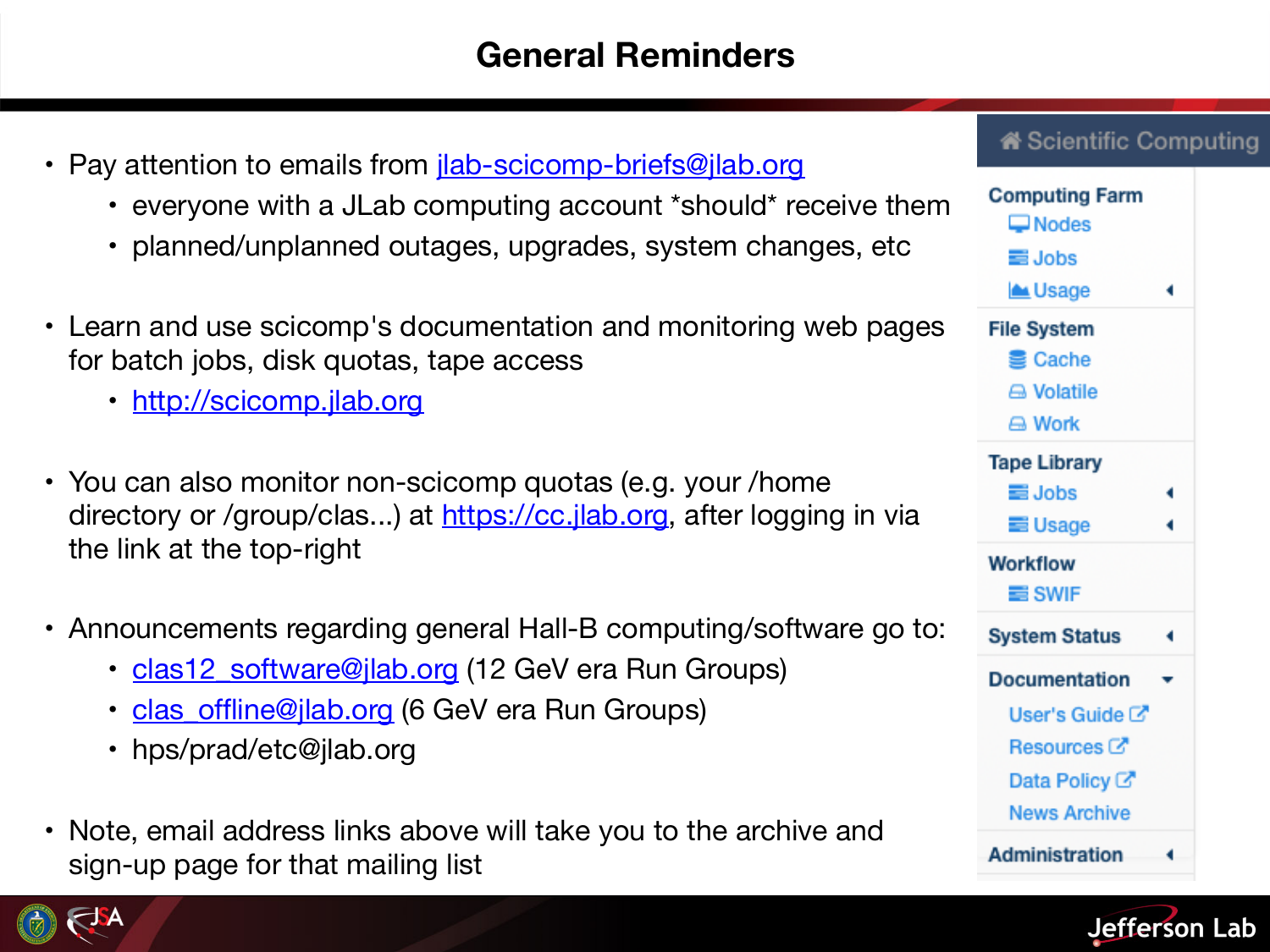- A shared installation of all standard clas12 software is officially maintained on the /group disk
	- First source one file:
		- source /group/clas12/packages/setup.csh (or setup.sh for bash)
	- Then use the module command to see what's available and load them into your environment. Note, scicomp/IT has recently been moving more towards modules too, so you'll see non-clas12 options too (e.g. compilers, singularity).
- Documentation! [https://clasweb.jlab.org/wiki/index.php/CLAS12\\_Software\\_Center#tab=FAQ](https://clasweb.jlab.org/wiki/index.php/CLAS12_Software_Center#tab=FAQ)
- Note the clas12 "uber" modules, which give you everything in one shot.
	- clas12/pro is scheduled to be updated to new production versions (coatjava/gemc/ clas12root) later this week and will be announced in advance.

| [ifarm1901> source /group/clas12/packages/setup.sh |                 |                 |                                               |                                       |  |  |  |  |  |  |  |
|----------------------------------------------------|-----------------|-----------------|-----------------------------------------------|---------------------------------------|--|--|--|--|--|--|--|
| [ifarm1901> module avail                           |                 |                 |                                               |                                       |  |  |  |  |  |  |  |
|                                                    |                 |                 | /group/clas12/packages/local/etc/modulefiles- |                                       |  |  |  |  |  |  |  |
| ccdb/1.06.02                                       | clas12root/1.2  | coatjava/6b.5.2 | hipo/1.0                                      | rcdb/0.05.00                          |  |  |  |  |  |  |  |
| ced/1.006e                                         | clas12root/1.4  | coatjava/6c.5.4 | hipo/1.1                                      | rcdb/1.0                              |  |  |  |  |  |  |  |
| ced/1.4.03                                         | clas12root/dev  | coatjava/dev    | hipo/dev                                      | root/6.12.06                          |  |  |  |  |  |  |  |
| clas12/1.0                                         | cmake/3.15.2    | evio/5.1        | jaw/0.9                                       | root/6.14.04                          |  |  |  |  |  |  |  |
| clas12/2.0                                         | coatjava/6.3.1  | gemc/4.3.0      | jaw/2.0                                       | visualvm/1.4.4                        |  |  |  |  |  |  |  |
| clas12/dev                                         | coatjava/6.5.3  | gemc/4.3.1      | jdk/11.0.2                                    | workflow/dev(default)                 |  |  |  |  |  |  |  |
| clas12/pro                                         | coatjava/6b.2.0 | gemc/dev        | jdk/1.8.0 31(default) workflow/python3        |                                       |  |  |  |  |  |  |  |
| clas12root/1.0                                     | coatjava/6b.4.1 | groovy/2.4.9    | lz4/1.7.6                                     |                                       |  |  |  |  |  |  |  |
| clas12root/1.1.b                                   | coatjava/6b.5.1 | groovy/2.5.6    | maven/3.5.0                                   |                                       |  |  |  |  |  |  |  |
|                                                    |                 |                 | /apps/modulefiles                             |                                       |  |  |  |  |  |  |  |
| anaconda2/4.0.5                                    | gcc/4.9.2       | gdb/7.11.1      |                                               | singularity/3.0.2                     |  |  |  |  |  |  |  |
| anaconda2/4.5.12                                   | gcc/5.1.0       | gsl/1.15        |                                               | singularity/3.1.0                     |  |  |  |  |  |  |  |
|                                                    |                 |                 |                                               | - - - - - - 1 - - - - - - - - - - - - |  |  |  |  |  |  |  |
|                                                    |                 |                 |                                               |                                       |  |  |  |  |  |  |  |

Jefferson Lab

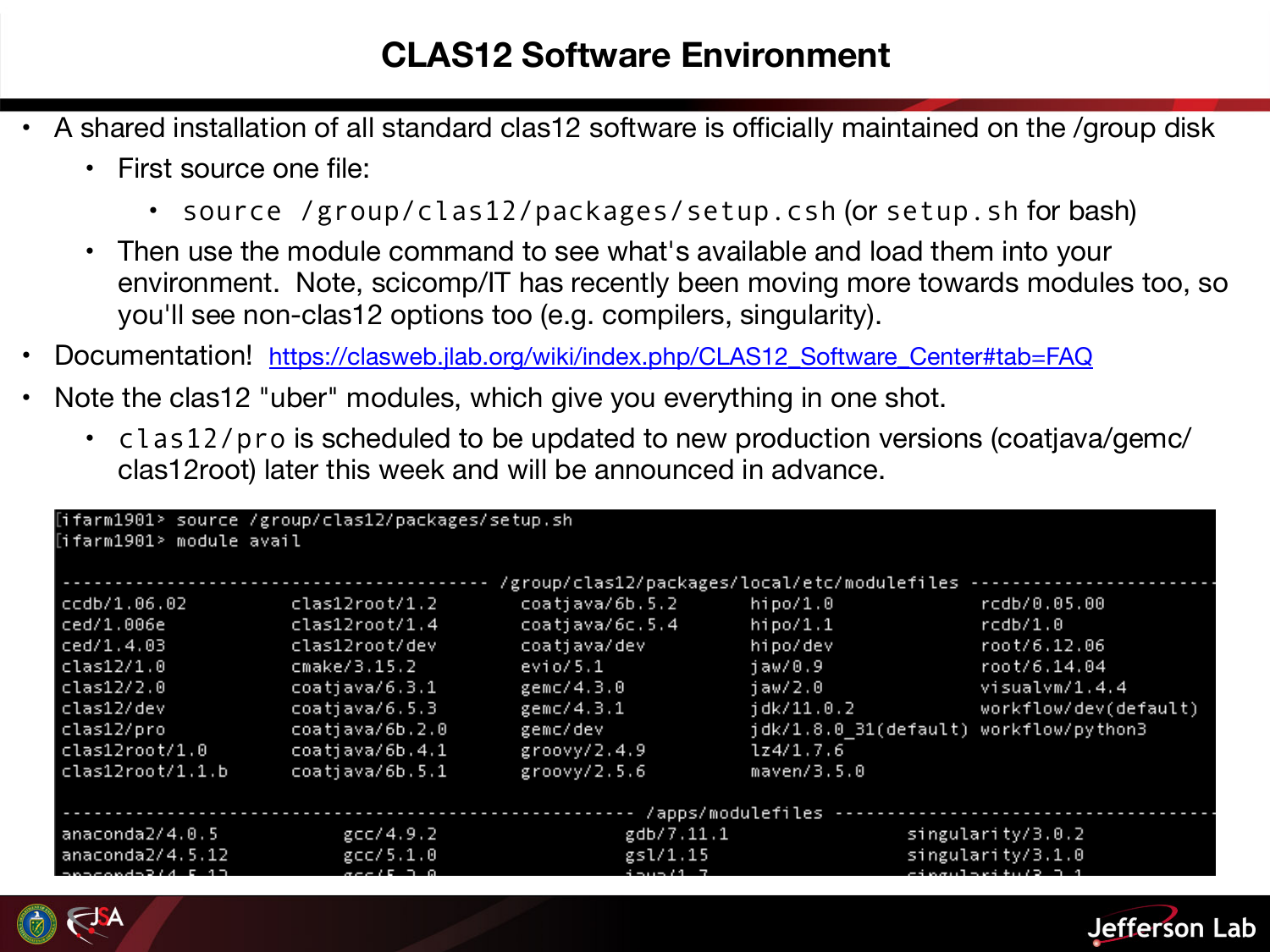### **CLAS12 Disk Storage (1)**

- Lustre fileservers, distributed, good for large data and I/O
	- \*automatically\* managed based on quotas
	- scicomp has been in the progress of tripling Lustre since last time
		- to facilitate this we transitioned off old /volatile and let people copy data to the new one, in order to rebuild the older filesystems and later return them to the pool
	- /volatile/clas12
		- **50/25 260/130 TB** High/Guaranteed
		- scicomp recently gave ability to easy adjust quotas
	- /cache/clas12
		- **600/250 TB** High/Guaranteed
		- Only for files staging from/to tape library, and it's write-through to tape
	- we recently cleaned up the quota heirarchy (everything's now inside "hallb")

|  |  | • /work/clas12 |
|--|--|----------------|
|--|--|----------------|

- **150 TB**, manually managed, single fileserver
- *not good for large data I/O (e.g. access from batch jobs)* 
	- *for production data processing, only the smallest final outputs should go to / work*
- scicomp is working on a higherreliability/IO replacement for /work!

| /volatile                      |         |         |                |                |                |  |  |  |  |
|--------------------------------|---------|---------|----------------|----------------|----------------|--|--|--|--|
| $\overline{\phantom{a}}$ hallb | 323,400 | 158,700 | 249,950        | 3,341          | 2,174,883      |  |  |  |  |
| clas12                         | 260,000 | 130,000 | 222,045        | 2,264          | 1,883,108      |  |  |  |  |
| clase1                         | 600     | 300     | 133            | 62             | 8,922          |  |  |  |  |
| $\text{close}$ 1-6             | 100     | 50      | 56             | 2              | 219            |  |  |  |  |
| clase2                         | 100     | 50      | $\mathbf 0$    | $\mathbf 0$    | $\bf 0$        |  |  |  |  |
| claseg2                        | 5,000   | 2,500   | 4,537          | 291            | 151,231        |  |  |  |  |
| claseg3                        | 500     | 250     | 207            | $\mathbf 0$    | 3              |  |  |  |  |
| claseg4                        | 100     | 50      | $^{\circ}$     | 0              | 0              |  |  |  |  |
| claseg6                        | 300     | 150     | 262            | $\mathsf{O}$   | $\overline{0}$ |  |  |  |  |
| clasg10                        | 1,400   | 700     | 992            | 11             | 6,375          |  |  |  |  |
| clasg11                        | 5,000   | 2,500   | 2,597          | $\overline{9}$ | 2,217          |  |  |  |  |
| clasg12                        | 2,000   | 1,000   | 1,812          | $\bf 0$        | $\circ$        |  |  |  |  |
| clasg13                        | 100     | 50      | $\overline{0}$ | $\mathbf 0$    | $\bf 0$        |  |  |  |  |
| clasg14                        | 10,000  | 5,000   | 4,468          | 7              | 382            |  |  |  |  |
| hps                            | 38,000  | 16,000  | 12,838         | 658            | 108,876        |  |  |  |  |
| prad                           | 100     | 50      | 3              | 37             | 13,550         |  |  |  |  |
| primex                         | 100     | 50      | $\circ$        | $\mathsf{O}$   | $\mathbf 0$    |  |  |  |  |
|                                |         |         |                |                |                |  |  |  |  |

/volatile



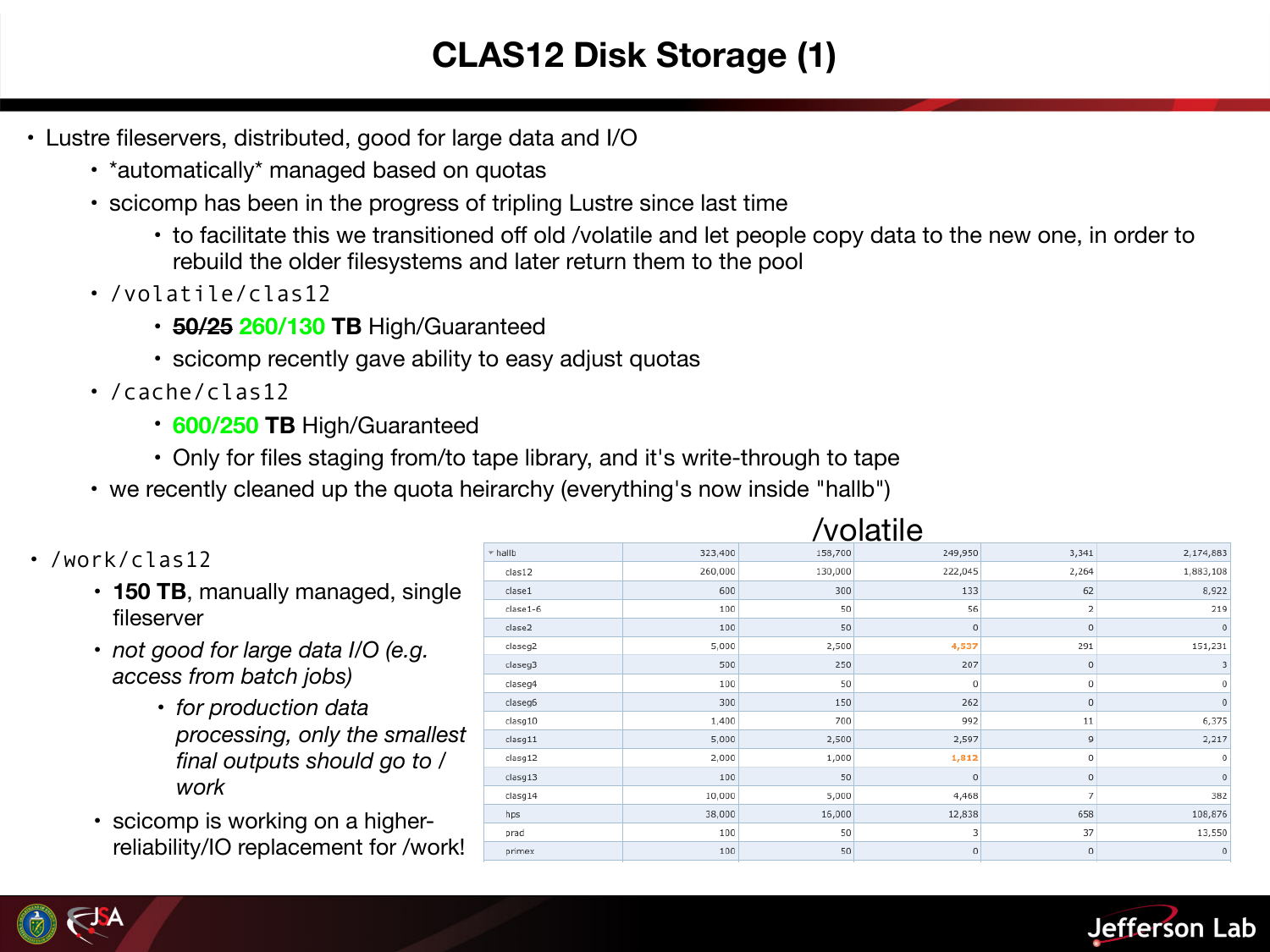- Monitoring
	- [scicomp.jlab.org](http://scicomp.jlab.org)
	- And some additional tools we now run, to give finer-grained info for clas12 (linked in the [FAQs on our Software Wiki\)](https://clasweb.jlab.org/wiki/index.php/CLAS12_Software_Center#tab=FAQ)
		- /work/clas12 usage report, updated weekly
			- <http://clasweb.jlab.org/clas12offline/disk/work>
		- Auto-deletion queues, updated daily
			- <http://clasweb.jlab.org/clas12offline/disk/volatile>
			- <http://clasweb.jlab.org/clas12offline/disk/cache>
- Older clas6 run-groups
	- generally not currently receiving the attention and /volatile disk space increases that ongoing experiments are, and some completely unused /volatile/clas quotas were repurposed
	- /work/clas needs serious cleanup
		- contains data over a decade old!
		- difficult, since run groups are not very active and centralized, lots of inactive accounts own files, need run-group leaders to help
		- and then potentially an increased quota
- Use an appropriate location for your data!
	- e.g. clas6 data in their corresponding run-group locations, not in clas12, and vice-versa
		- This is important to have a quota system that is manageable and appropriate for the needs
	- if an older run-group needs special consideration, more space, make estimates and let me know!

We've talked about moving clas12 to a more organized structure:



•

- this will also enable moving towards finer-grained quotas, e.g. per rungroup, separately from users easier, if we want to go that route
- To help, move your user directories inside "users", and use your real username for the name of your directory!



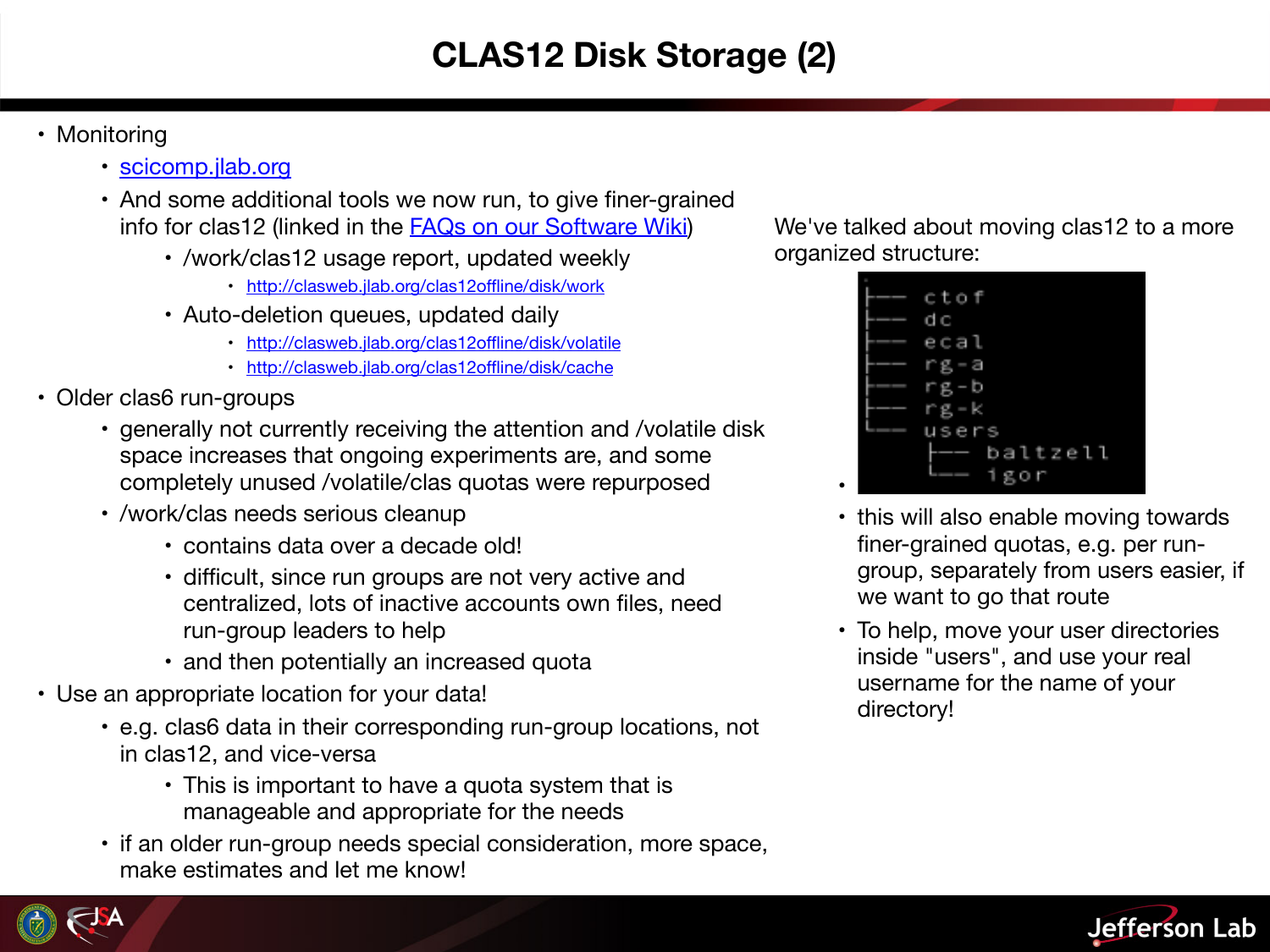#### **JLab Computing Resources**

- Batch and Interactive nodes
	- now all centos7.7
	- interactive
		- ifarm1401 was removed recently
		- ifarm1801/2 now supplemented by ifarm1901
	- batch
		- a mixture of years of purchases
			- farm18XXX and farm19XXX flavors are the same as the corresponding interactive nodes
		- the oldest, least efficient, qcd nodes will be decommissioned this year
	- scicomp supports more options for batch nodes than in previous years
		- interactive jobs and GPUs, some nodes reserved for jupyterhub usage
		- see documentation at <https://scicomp.jlab.org>







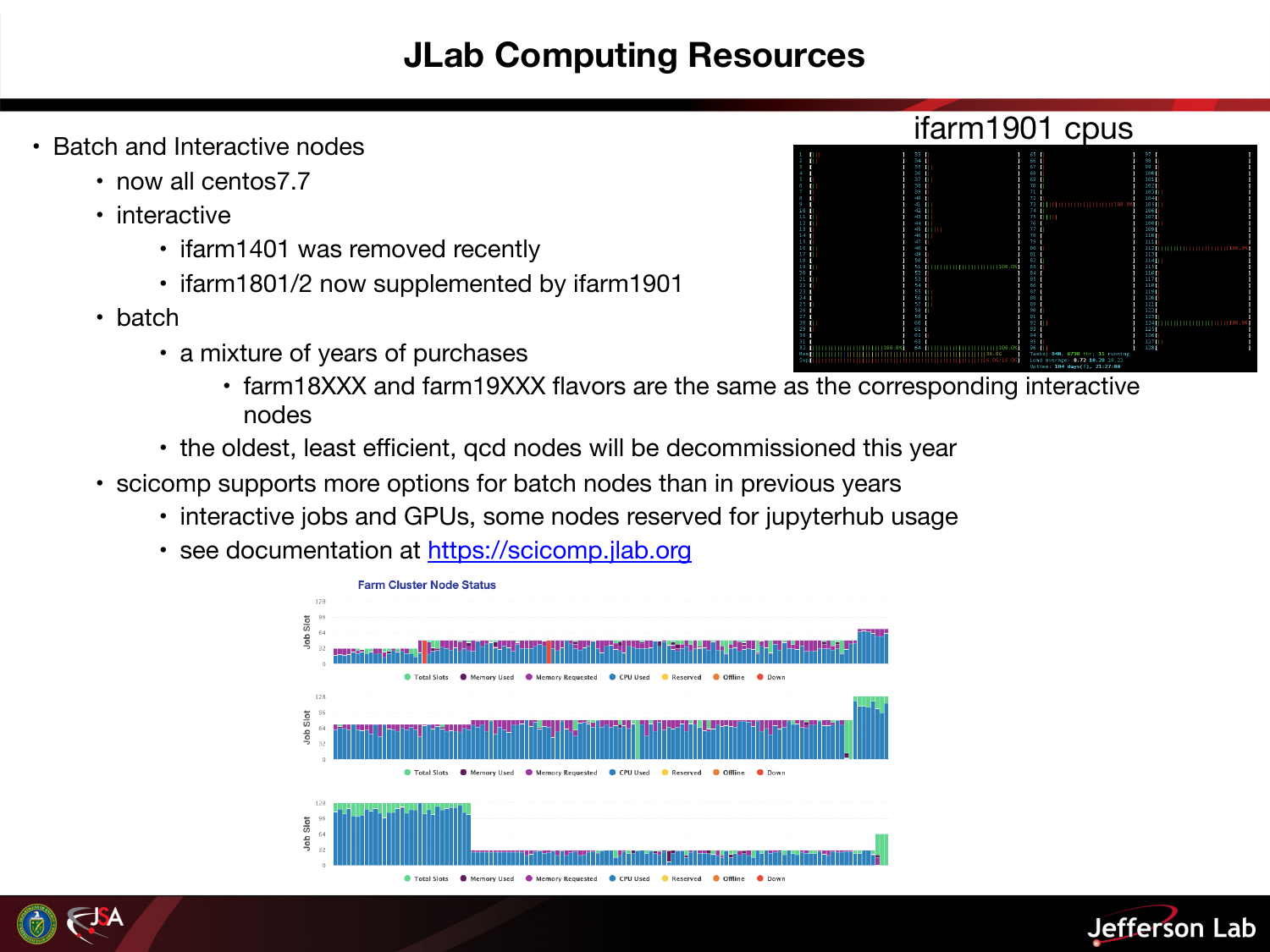Optimize your requests according to what your jobs really need!

#### • **memory/cores**

• Over-requesting can prevent the farm from running at 100%, screenshot below is a particularly bad example. Memory is the usual culprit, but sometimes people request multiple cores while using only use one.

• **time** 

- Allows the scheduler to optimize backfilling, e.g. inserting shorter, lower priority jobs opportunistically while maintaining the fairshare targets.
	- **disk**
	- https://scientification.com<br>Declinable.org.html everyone's jobs on that node to crash. • Under-requesting can cause local node filesystems to max out and cause

And use the right "project" for your jobs, for proper accounting and fairshare.





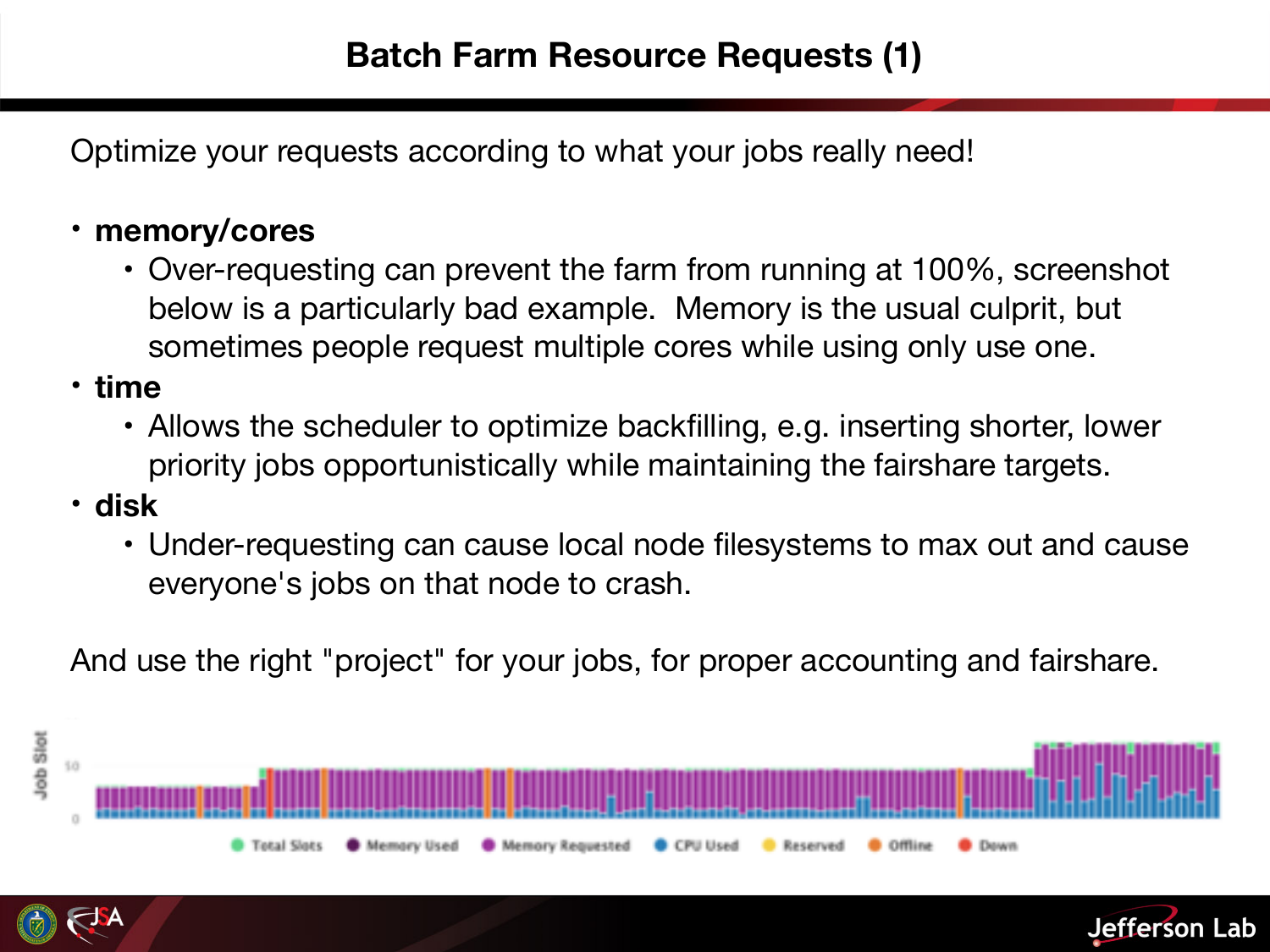To investigate your jobs' actual resource usage:

- Run interactively and monitor with the usual linux utilities (e.g. top/htop/du)
- Or, for previous batch jobs, see the "Jobs"link at the top-left of https://<br>scicomp.ilab.org. and then the "Job Query" link in the top-middle • Or, for previous batch jobs, see the Jobs link at the top-left of https:// [scicomp.jlab.org](https://scicomp.jlab.org), and then the "Job Query" link in the top-middle
- For a command-line version of the same info, see slurm-status.py in our runnium indication the Julian batch farm, learn to use the metric available here: we have the metric available h workfow module

We've been occasionally checking out Hall B batch jobs, and emailing users on Ig their resource requests, to get the most throughput for everyon improving their resource requests, to get the most throughput for everyone.

| JobId   | project | <b>User</b> | JobName                         | Core           | <b>OS</b> | MemReg          |
|---------|---------|-------------|---------------------------------|----------------|-----------|-----------------|
| 6779515 | gluex   |             | multiphoton                     | 4              | centos7   | 4.0 GB          |
| 6803725 | gluex   |             | hd_root_FCAL_E8p0_0p0_201910290 | $\overline{2}$ | centos7   | 4.9 GB          |
| 6803917 | gluex   |             | hd_root_FCAL_E8p0_0p0_201910290 | 2              | centos7   | 90 <sup>o</sup> |
| 6803918 | gluex   |             | hd_root_FCAL_E8p0_0p0_201910290 | $\overline{2}$ | centos7   | 4.9 GB          |
| 6808034 | class12 |             | GIB11456Fe                      |                | centos7   | 4.9 GB          |
| 6808035 | class12 |             | GIB11556Fe                      | ۰              | centos7   | 4.9 GB          |

#### Jobs running on host farm140125



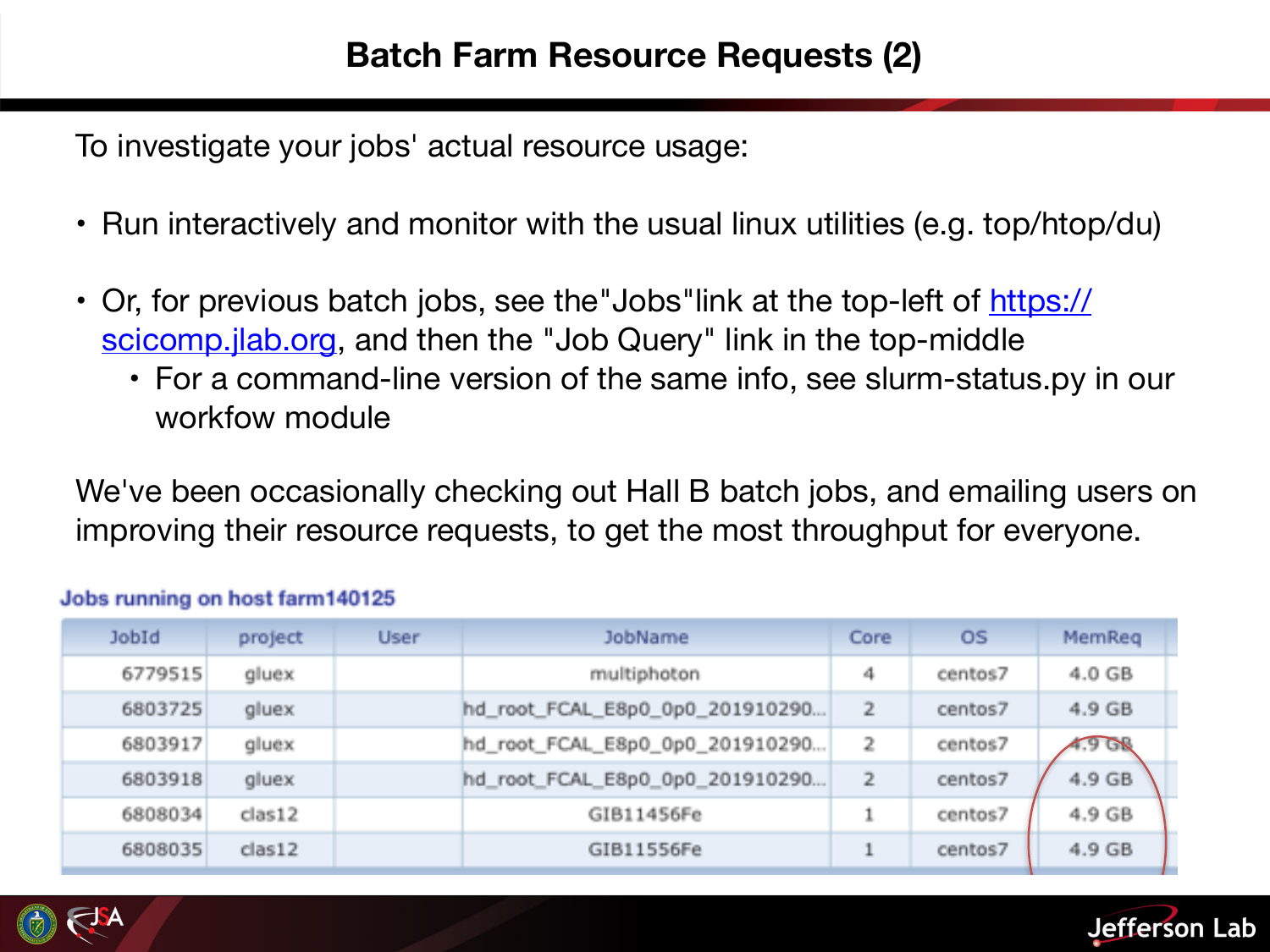- Hall B's net fairshare is ~**36%** of batch farm, see the "Usage"link at [scicomp.jlab.org](http://scicomp.jlab.org)
	- scicomp is now using SLURM's [Tree Faishare Algorithm](https://slurm.schedmd.com/fair_tree.html), with better loadbalancing between production jobs and everything else, keeping farm loaded
- We've developed tools to aid in studying our throughput by analyzing and combining info from our jobs' log files, SWIF and SLURM database queries, checking output locations
	- This allowed really tracking progress, implementing fixes, optimizing Clara/ SLURM job configurations, memory usage, I/O logistics ... and understanding how our empirical throughput compares to fairshare and benchmarkshallb-pro

| JLab Farm |                            |       |                         |       |             |          |          | <b>CLAS12 Node</b> |            | <b>CLAS12 Farm</b> |                   |            |           |
|-----------|----------------------------|-------|-------------------------|-------|-------------|----------|----------|--------------------|------------|--------------------|-------------------|------------|-----------|
| flavor    | memory                     | slots | memory per              | nodes | slots*nodes | node     | slot     | node rate          | slot event | rate               | rate              | events per |           |
|           | (GB)                       |       | slot (GB)               |       |             | fraction | fraction | (Hz)               | time (ms)  | (kHz)              | fraction          | day (M)    |           |
| qcd12s    | 31                         | 32    | 0.97                    | 195   | 6240        | 0.41     | 0.24     | 22.0               | 1455       | 4.3                | 0.17              | 371        |           |
| farm13    | 31                         | 32    | 0.97                    | 22    | 704         | 0.05     | 0.03     | 30.0               | 1067       | 0.7                | 0.03              | 57         |           |
| farm14    | 31                         | 48    | 0.65                    | 98    | 4704        | 0.21     | 0.18     | 43.0               | 1116       | 4.2                | 0.16              | 364        |           |
| farm16    | 62                         | 72    | 0.86                    | 40    | 2880        | 0.08     | 0.11     | 72.0               | 1000       | 2.9                | 0.11              | 249        |           |
| farm18    | 92                         | 80    | 1.15                    | 84    | 6720        | 0.18     | 0.26     | 88.0               | 909        | 7.4                | 0.29              | 639        |           |
| farm19    | 256                        | 128   | 2.00                    | 39    | 4992        | 0.08     | 0.19     | 162.0              | 790        | 6.3                | 0.25              | 546        |           |
|           | <b>Weighted Average</b>    |       |                         |       |             |          |          | 53.9               | 1068       |                    |                   |            | halld-pro |
| Sum-Total |                            |       |                         | 478   | 26240       |          |          |                    |            | 25.8               |                   | 2225       | 35.4%     |
|           | <b>Hall B Fairshare</b>    |       |                         | 9446  |             |          |          |                    | 9.3        |                    | 801               |            |           |
|           |                            |       |                         |       |             |          |          |                    |            |                    |                   |            |           |
|           | Playground                 |       |                         |       |             |          |          |                    |            |                    | <b>Fairshares</b> |            |           |
|           | <b>Billions of Events:</b> |       | 1.0                     |       |             |          |          |                    | <b>ENP</b> | 0.90               |                   |            |           |
|           | flavor                     | days  | days @ Hall B fairshare |       |             |          |          |                    |            | Hall B             | 0.40              |            |           |
|           | gcd12s                     | 2.7   | 7.5                     |       |             |          |          |                    |            | CLAS12             | 0.50              |            |           |
|           | farm13                     | 17.5  | 48.7                    |       |             |          |          |                    |            | Product            | 0.180             |            |           |
|           | farm14                     | 2.7   | 7.6                     |       |             |          |          |                    |            |                    |                   |            |           |
|           | farm16                     | 4.0   | 11.2                    |       |             |          |          |                    |            |                    |                   |            |           |
|           | farm18                     | 1.6   | 4.3                     |       |             |          |          |                    |            |                    |                   |            |           |
|           | farm19                     | 1.8   | 5.1                     |       |             |          |          |                    |            |                    |                   |            |           |
|           | Net                        | 0.4   | 1.2                     |       |             |          |          |                    |            |                    |                   |            |           |
|           |                            |       |                         |       |             |          |          |                    |            |                    |                   |            |           |







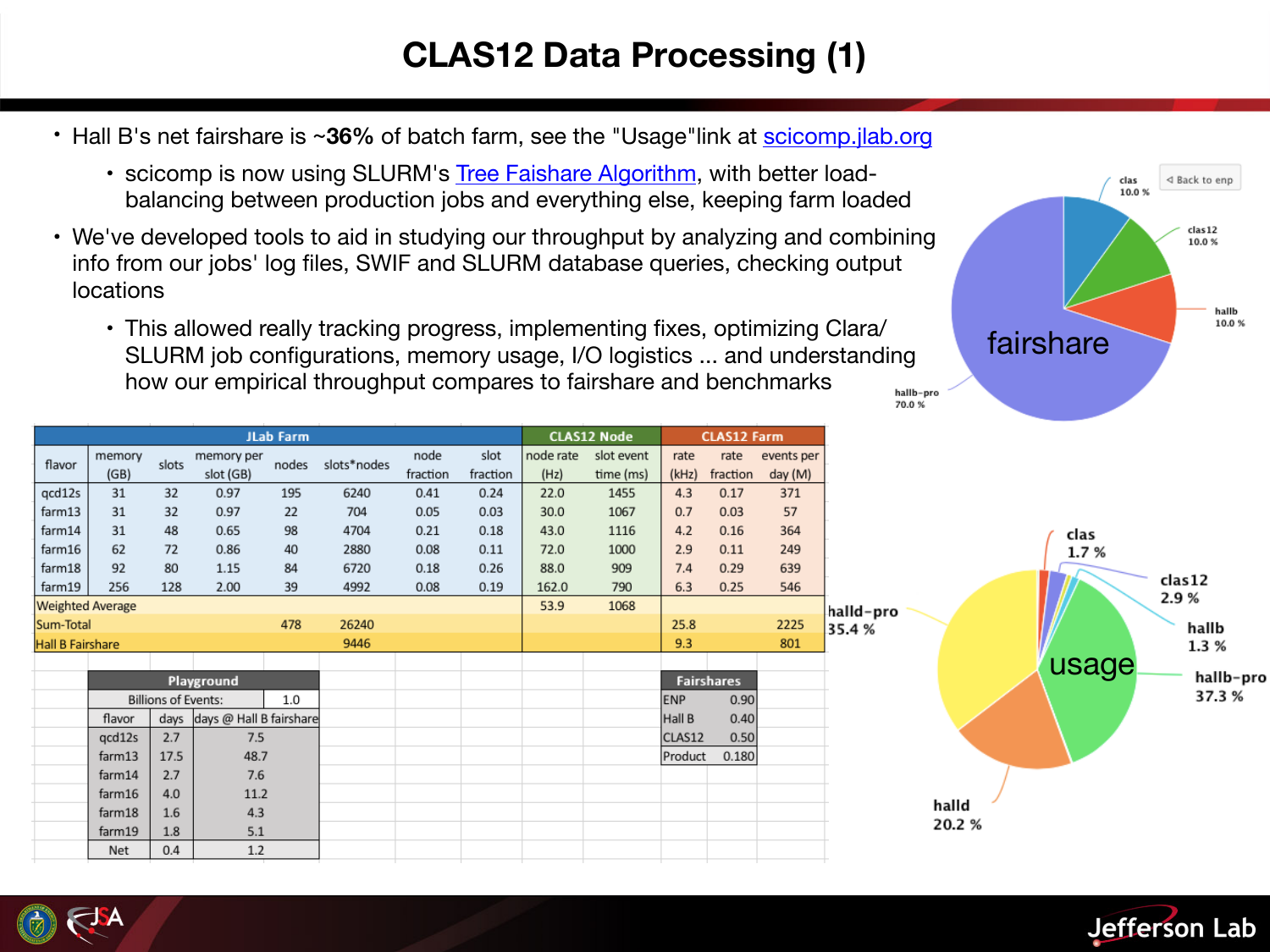#### **CLAS12 Data Processing (2)**

- We use JLab's SWIF workflow tools
	- to combine all data processing stages, multi- and single-core, into one workflow, using job-job dependencies to automatically trigger downstream jobs when ready
	- to ultimately get ~100% hands-free success rate for chefs, when combining job optimization from previous slide, and automatic SWIF job retries
- With a single, easy interface for chefs; no one-off scripts needed, no file-list generation required.
- Python-based and written with extension to other experiments in mind
- Plus shipping periodic SWIF snapshots to clas12mon for better monitoring (need to see if scicomp would just support that instead)





Jefferson Lab